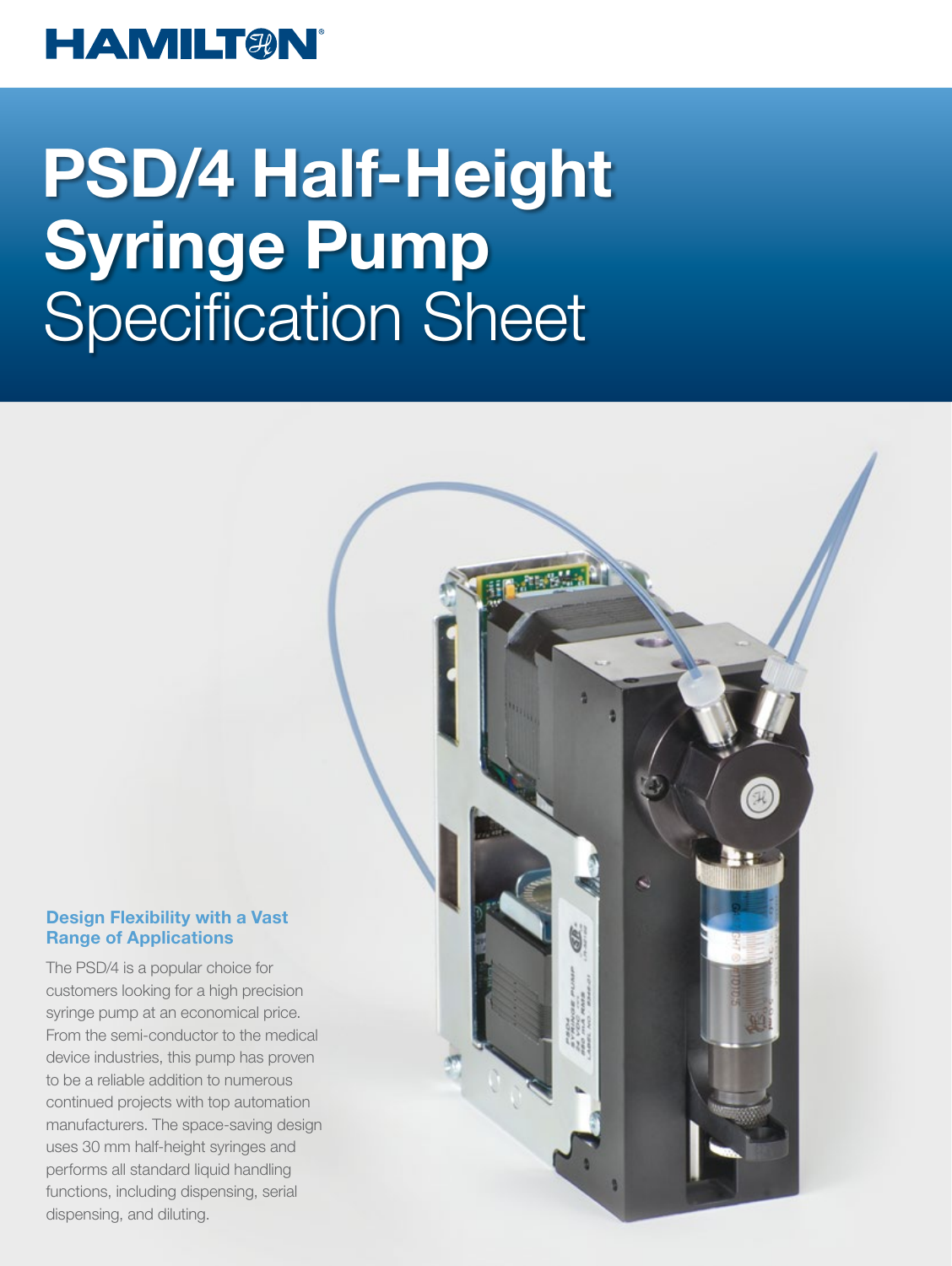#### PSD/4 Product Drawings and Dimensions

#### Front



#### Side



Back Top





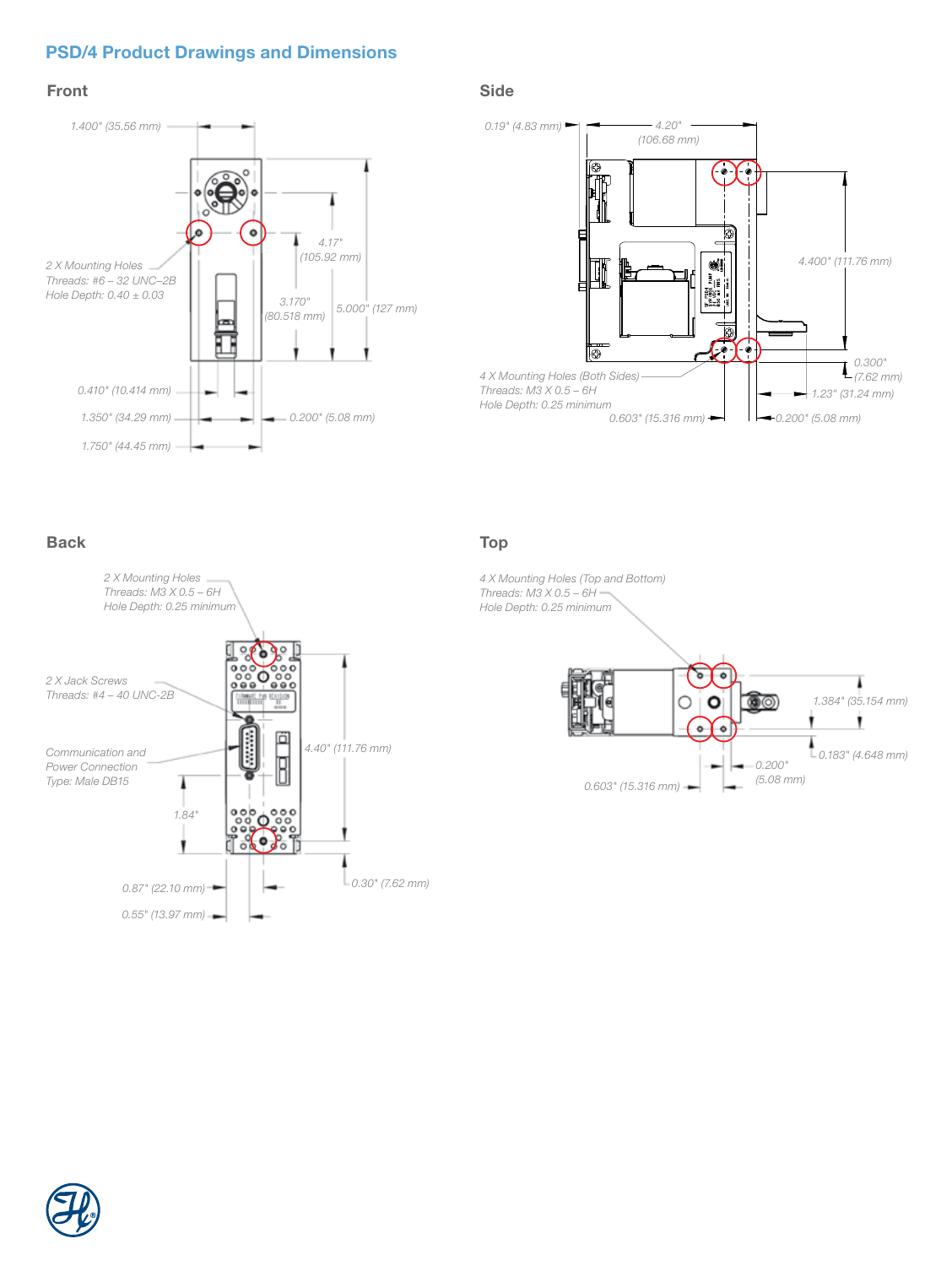#### PSD/4 Precision Syringe Pump

| <b>Description</b>                                                                                                | <b>Part Number</b> |
|-------------------------------------------------------------------------------------------------------------------|--------------------|
| PSD/4 Precision<br>Syringe Pump                                                                                   | 54848-01           |
| PSD/4 Starter Kit Containing Software CD,<br>Demo Communication Cable,<br>Serial-to-USB Adapter, and Power Supply | 64316-04           |





#### Valves for PSD/4



Fluid Logic: Y-Valve

Valve Description: "Y" Flow Path Two ports, plus syringe port

Ceramic Part Number: 8778-01

PTFE/CTFE Part Number: 57252-01\*



Fluid Logic: 4-2

Valve Description: 90° Flow Path Three ports, plus syringe port

Ceramic Part Number: 9234-01

Fluid Logic: Y-Block

Valve Description: Static non-switching Y-block

PTFE/CTFE Part Number: 9537-01

#### 30 mm Syringes for PSD/4

| Volume        | UHMW-PE P/N PTFE P/N |           | <b>Pressure Rating</b> |
|---------------|----------------------|-----------|------------------------|
| $12.5 \mu L$  | N/A                  | 5495-10   | 1000 psig (68.9 bar)   |
| $25 \mu L$    | 8250-15              | 5495-15   |                        |
| $50 \mu L$    | 8250-20              | 5495-20   |                        |
| $100 \mu L$   | 8250-22              | 5495-22   |                        |
| $125 \mu L$   | 8250-25              | 5495-25   |                        |
| 250 µL        | 8250-30              | 5495-30   | 500 psig (34.5 bar)    |
| $500 \mu L$   | 8250-35              | 5495-35   | 200 psig (13.8 bar)    |
| 1 m $\lfloor$ | 8250-37              | 5495-38   |                        |
| $1.25$ mL     | 8250-40              | 5495-40   |                        |
| $2.5$ mL      | 8250-45**            | 5495-45** |                        |
| 5 mL          | $8250 - 50**$        | 5495-50** |                        |
| 12.5 mL $N/A$ |                      | 5495-55*  |                        |

\* Not compatible with 57252-01, 58889-01, 8778-01, 7992-01, and 7993-01.

\*\* Not compatible with 7992-01 and 7993-01. Use valve 59943-01 as a substitute for 7993-01.



Fluid Logic: 3-3

Valve Description: "T" Flow Path Two ports, plus syringe port

Ceramic Part Number: 8063-01

PTFE/CTFE Part Number: 58889-01



Fluid Logic: 3-5

Valve Description: Distribution Flow Path Three ports, plus syringe port

Ceramic Part Number: 7991-01



Fluid Logic: 6-5

Valve Description: Distribution Flow Path Six ports, plus syringe port

Ceramic Part Number: 9998-01



Fluid Logic: 8-5

Valve Description: Distribution Flow Path Eight ports, plus syringe port

Ceramic Part Number: 7993-01, 59943-01

\* Valve 57252-01 has a 0.059" (1.499 mm) fluid path diameter.

All tubing connections are compatible with 1/4" x 28 flanged or flangeless fittings.

All valves have a pressure rating of 100 psi. Higher pressure ratings are available upon request.

All valve housings are aluminum. Stainless steel, CTFE, and PEEK housings are available as a custom option.

7992-01

Fluid Logic: 4-5 Valve Description: Distribution Flow Path Four ports, plus syringe port Ceramic Part Number: